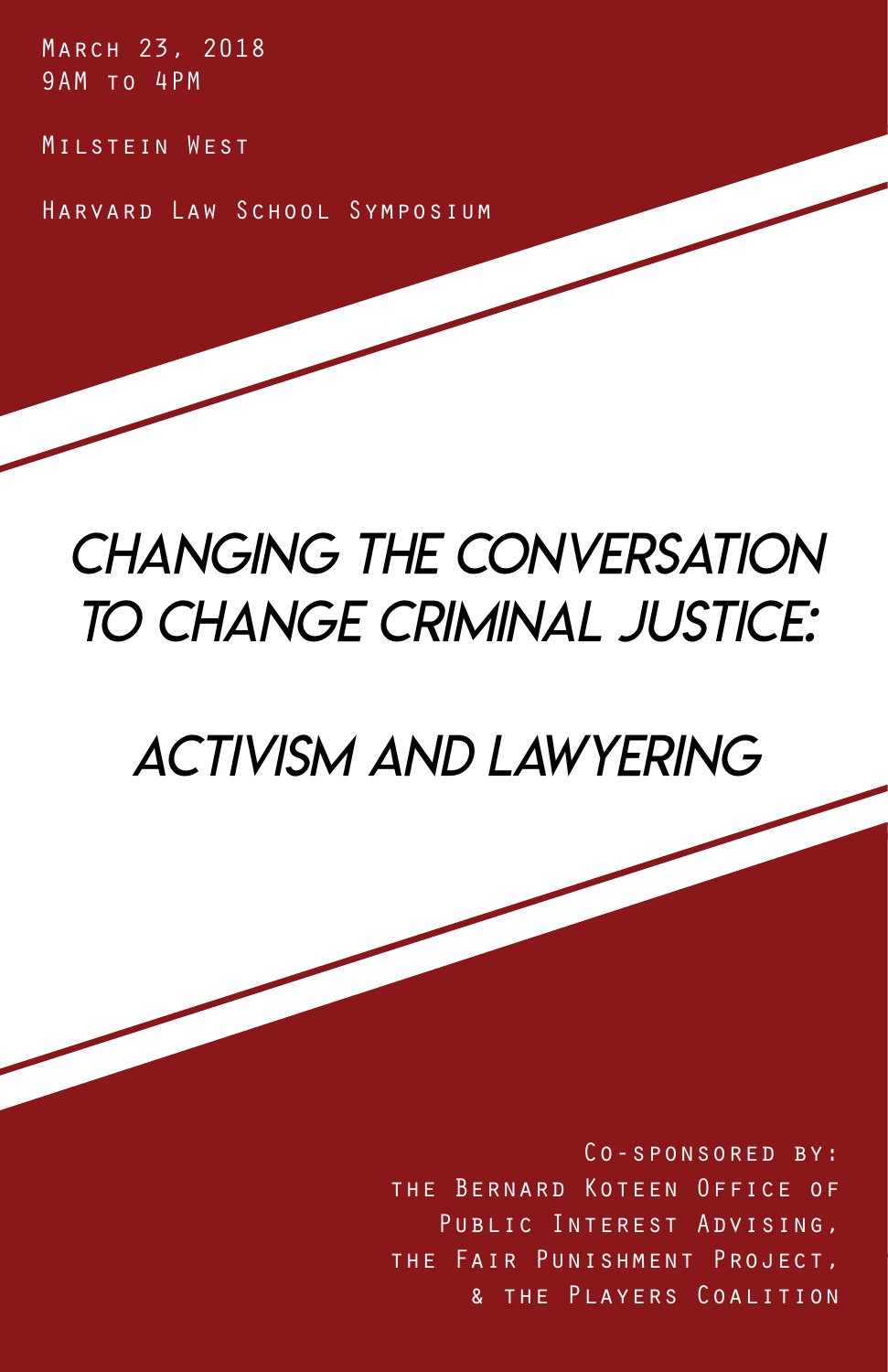# *FEATURING*

Anquan Boldin, Players Coalition Co-Foudnder Carl Davis, Players Coalition Member Clint Smith, Writer & Ph.D. Candidate, Harvard Graduate School of Education Damon Hewitt, Executives' Alliance for Boys and Men of Color Dehlia Umunna, Harvard Law School Demario Davis, Players Coalition Member Devin McCourty, Players Coalition Chair Emily Bazelon, New York Times Magazine and Slate's Political Gabfest HON. GLORIA TAN, MIDDLESEX JUVENILE COURT Jake Sussman, Fair Punishment Project James Mackey, #StuckOnReplay JASON DOWNS, DOWNS & COLLINS Jeff Adachi, San Francisco Public Defender Jessica Brand, Fair Punishment Project Larry Krasner, Philadelphia DA Malcolm Jenkins, Players Coalition Co-Founder MATT CREGOR, LAWYERS' COMMITTEE FOR CIVIL Rights Boston Mitali Nagrecha, Harvard Law School, Criminal Justice Policy Program Phillip Atiba Goff, Ph.D. Center for Policing Equity PREMAL DHARIA, CIVIL RIGHTS CORPS Rahsaan Hall, ACLU MA Rob Smith, Fair Punishment Project SCOTT LEVY, THE BRONX DEFENDERS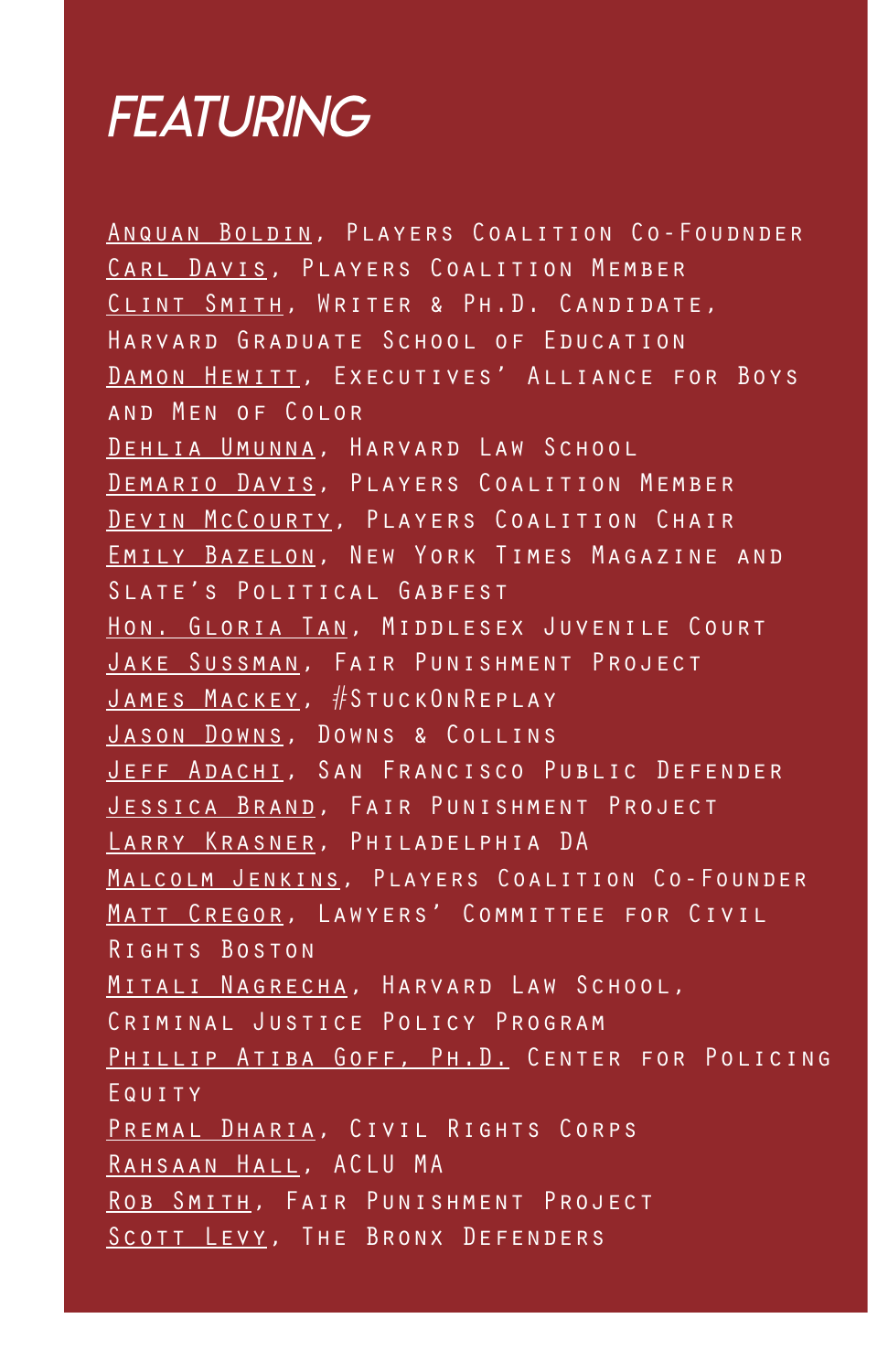# *AGENDA*

### 9:00 am - 9:15 am

Welcome & Morning Opening Location: Milstein West AB

## 9:15 am - 10:15 am

Session 1A: The School to Prison Pipeline Location: Milstein East A Moderator: Judge Gloria Tan PARTICIPANTS: MATT CREGOR, DAMON HEWITT, Devin McCourty

## 9:15 am - 10:15 am

Session 1B: Drug & Sentencing Reform Location: Milstein East B Moderator: Jessica Brand PARTICIPANTS: JEFF ADACHI, RAHSAAN HALL, Demario Davis

# - 15 minute break -

## 10:30 am - 11:30 am

Session 2A: The Criminalization of Poverty Location: Milstein East A Moderator: Mitali Nagrecha PARTICIPANTS: PREMAL DHARIA, SCOTT LEVY, ANQUAN BOLDIN

## 10:30 am - 11:30 am

SESSION 2B: SECOND CHANCES & REENTRY Location: Milstein East B Moderator: Jake Sussman Participants: Larry Krasner, Dehlia Umunna, James Mackey, Malcolm Jenkins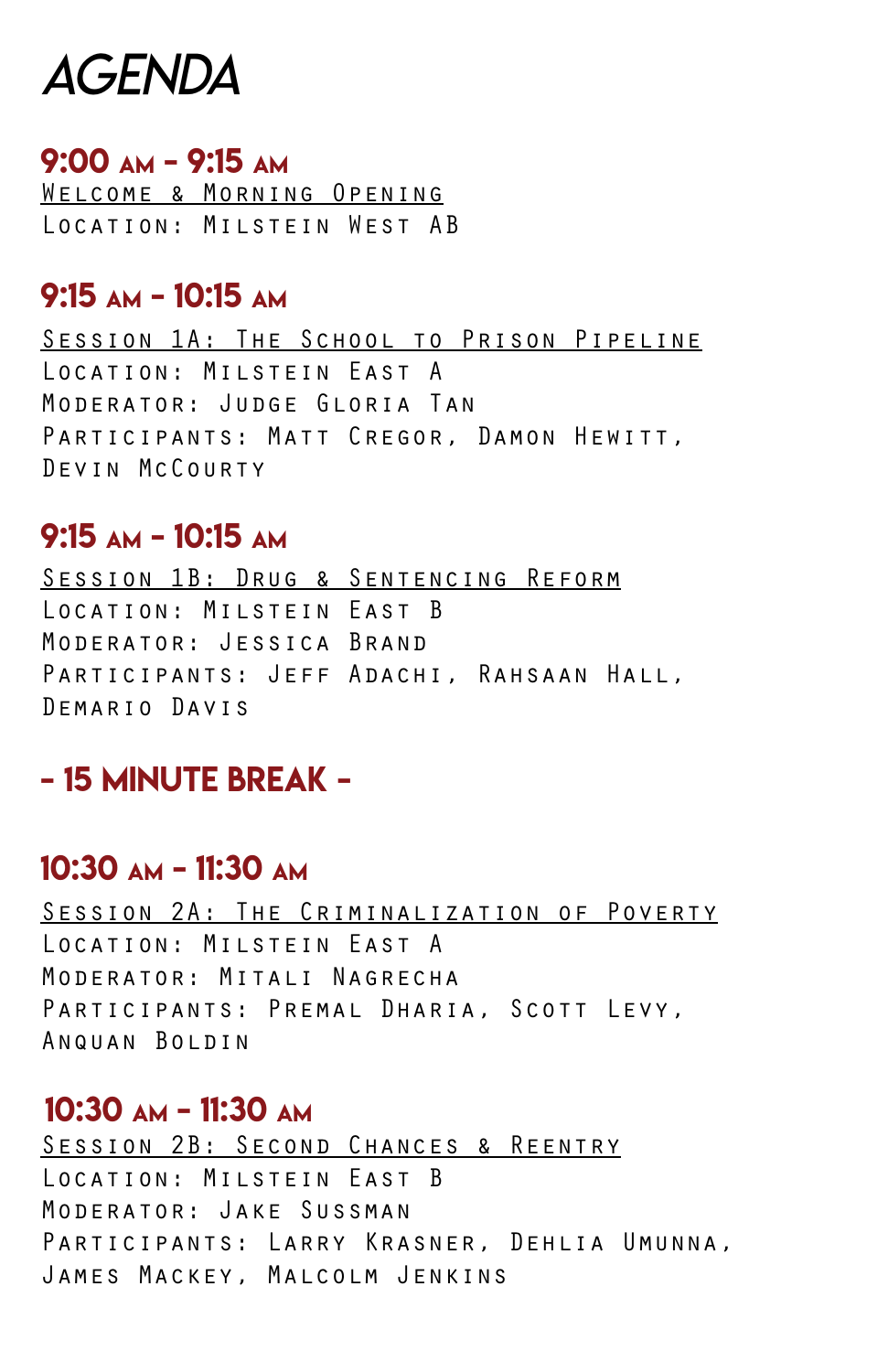## 11:30 am – 12:00 pm

Break box lunch served, first come first served

## 12:00 pm - 1:15 pm

### Lunch Plenary: Influencing Change Location: Milstein West AB Emily Bazelon will lead a discussion with professional athletes who are using their influence and national platform to effect change in criminal justice.

## 1:15 pm - 2:15 pm

Moving Away from Jeff Sessions & Toward a 21st Century Prosecutor: A Prosecutor's Role in Ending Mass Incarceration Location: Milstein West AB Moderator: Rob Smith PANELISTS: JEFF ADACHI, LARRY KRASNER, Malcolm Jenkins

## - 15 minute break -

## 2:30 pm - 3:30 pm

Changing Views of Policing: Healing Police Community Relations and Eliminating Police Brutality Location: Milstein West AB Moderator: Jason Downs Panelists: Phillip Goff, Clint Smith, Anquan Boldin, Carl Davis

## - Closing Q&A: 3:30 pm - 4:00 pm -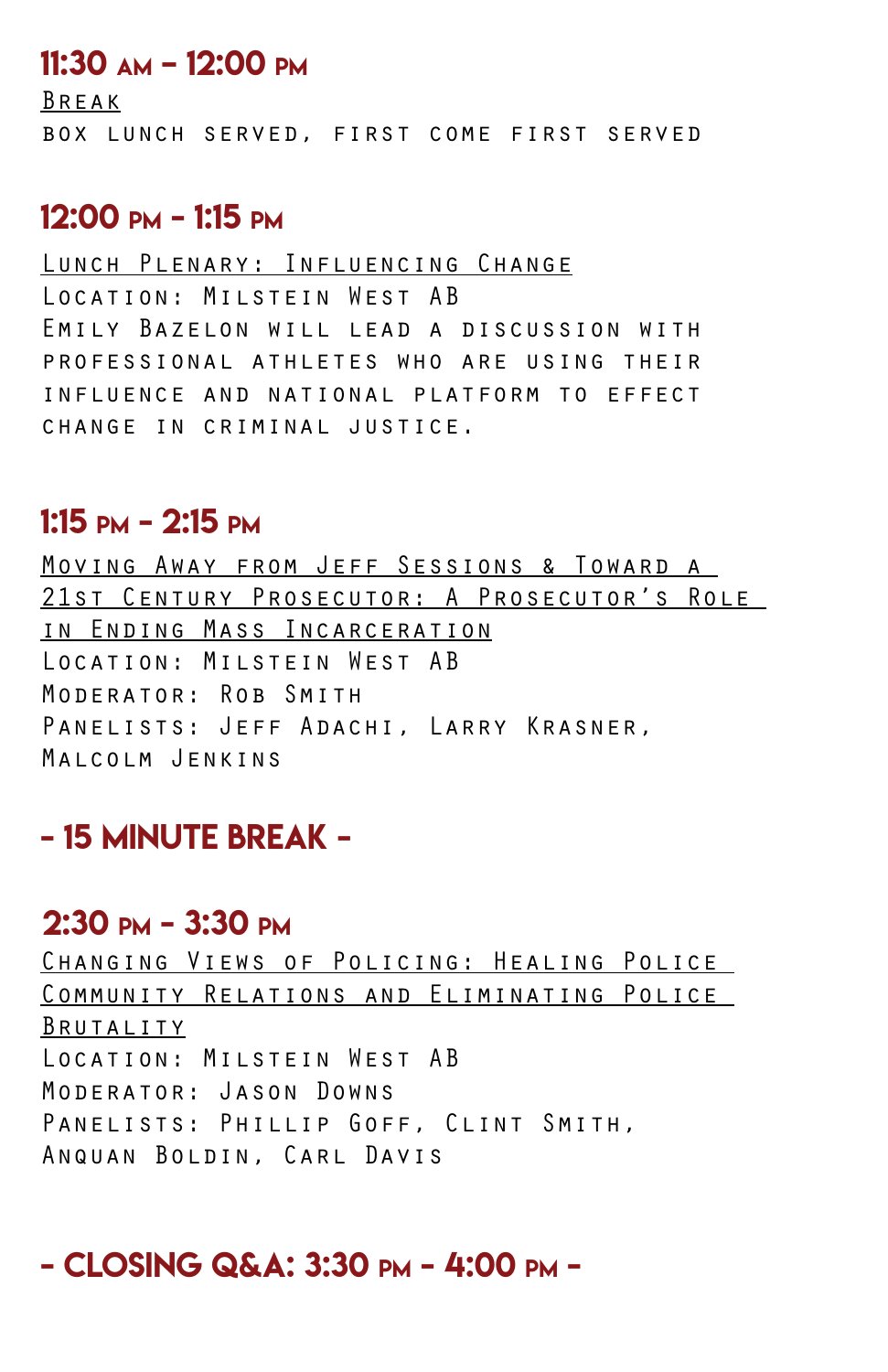Changing the Conversation to Change Criminal Justice: Activism and Lawyering

SPECIAL THANKS TO LINDA BRADEN, Tasha Griffiths, and the entire OPIA staff for their help making this event happen.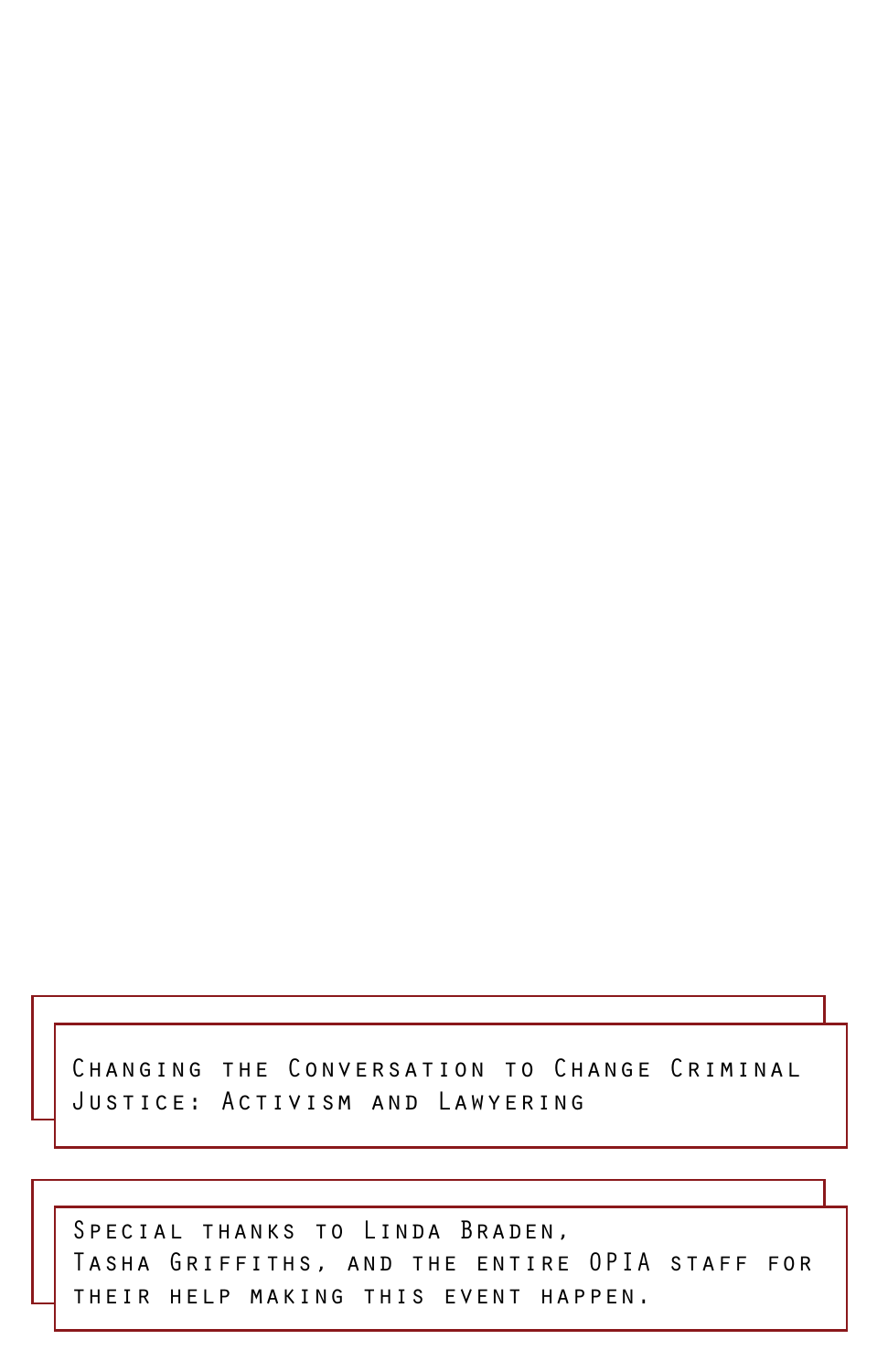# *meet the participants*

#### Anquan Boldin

Anquan Boldin is Co-Founder of the Players Coalition and a recently retired veteran of the National Football League. Boldin was the 2003 NFL Offensive Rookie of the Year, was selected for three Pro Bowls and won Super Bowl XLVII with the Baltimore Ravens. Walter Payton Man of the Year" in 2015.

#### **CARL DAVIS**

Carl Davis is a defensive end for the Baltimore Ravens. He played college football at the University of Iowa. During the 2016 season, Davis founded the Trenchwork Foundation that's based in his hometown of Detroit. Trenchwork Foundation's mission is to maintain community development and help children stay committed to healthy living and education.

#### **CLINT SMITH**

Clint Smith is a writer, teacher, and doctoral candidate at Harvard University studying incarceration, education, and inequality. His writing has been published in The New Yorker, The Atlantic, The Paris Review, The New Republic, and numerous other publications.

#### Damon Hewitt

Damon Hewitt is Executive Director of the Executives' Alliance for Boys and Men of Color, a unique network of 42 national, local, and community foundation presidents committed to changing policies and systems, as well as shifting the false narratives about our nation's sons, brothers, and fathers. Damon has worked at the NAACP Legal Defense Fund.

#### Dehlia umunna

Dehlia Umunna is a Clinical Professor of Law at Harvard Law School (HLS), and the Deputy Director of the law school's Criminal Justice Institute (CJI), where she supervises third-year law students in their representation of adult and juvenile clients in criminal and juvenile proceedings in the Massachusetts Courts.

#### Demario Davis

Demario Davis is a linebacker for the New Orleans Saints. He was drafted by the Jets in the third round of the 2012 NFL Draft. Demario is a New York Jets representative of the Players Coalition. Demario has been very active in criminal justice reform work over the past year and a half.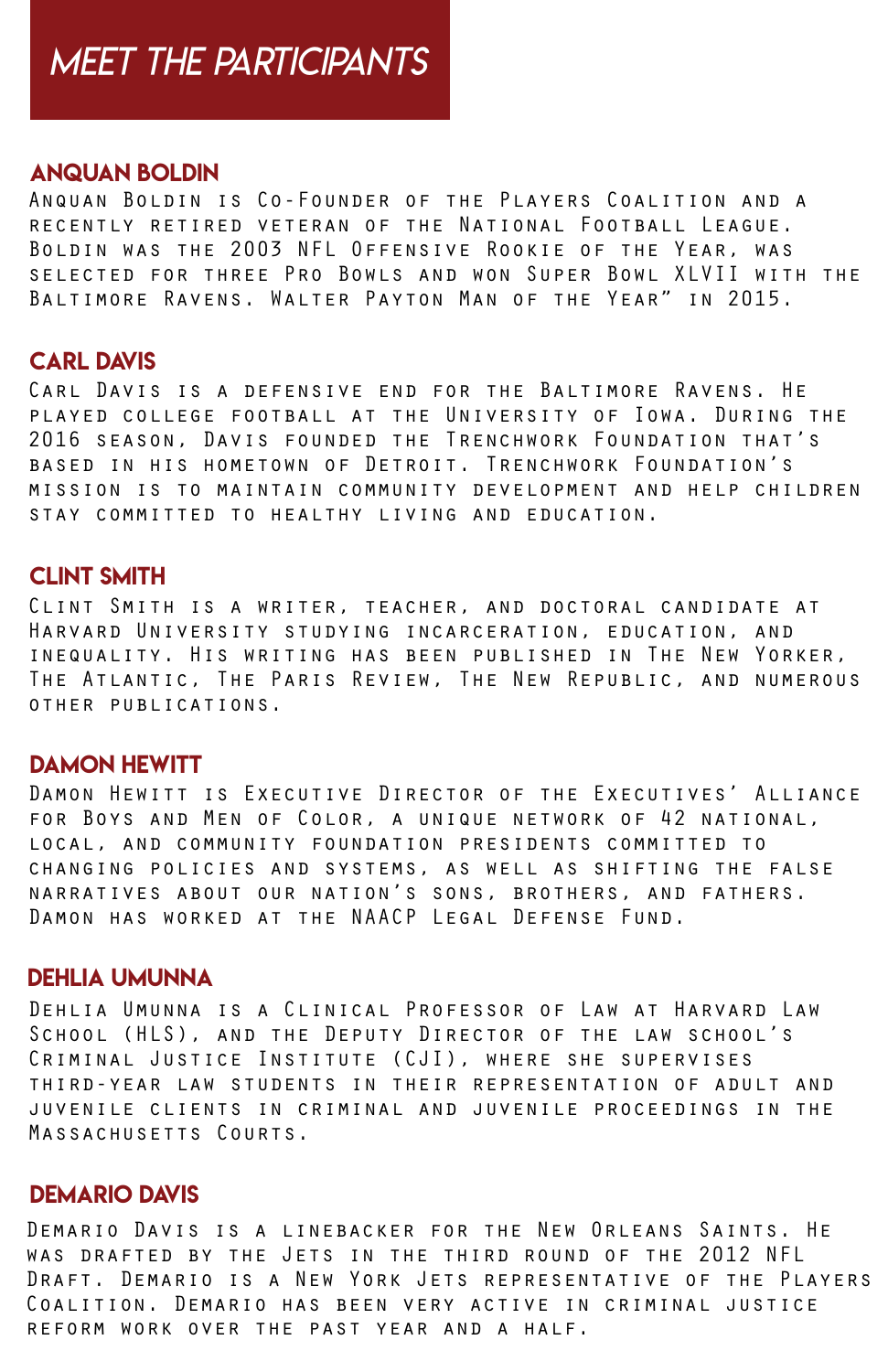#### devin mccourty

Devin McCourty is a three-time Pro-Bowl Safety and Defensive Captain for the New England Patriots, and the Chair of the Players Coalition Education & Economic Advancement committee. He played college football at Rutgers University. Alongside Pro Football Hall of Famers Rod Woodson and Ronnie Lott, he is one of only three NFL players to earn All-Pro honors at both safety and cornerback. McCourty and his twin brother Jason co-founded Tackle Sickle Cell, a campaign to raise money and awareness for sickle cell disease.

#### Emily bazelon

Emily Bazelon is a staff writer at The New York Times Magazine and is the Truman Capote Fellow for Creative Writing and Law at Yale Law School. She is also the author of the national best-seller "Sticks and Stones: Defeating the Culture of Bullying and Rediscovering the Power of Character and Empathy" and a co-host of Slate's "Political Gabfest," a weekly podcast.

#### Hon. GLORIA TAN

Judge Gloria Tan sits on the Massachusetts Juvenile Court, where she hears cases regarding delinquency and children in need of services. A leading national authority in the field of juvenile justice, Judge Tan previously was a clinical instructor at HLS's Criminal Justice initiative, a public defender for the Committee for Public Counsel Services, and an attorney for CPCS's Youth Advocacy Division.

#### Jake Sussman

Jake Sussman is the Managing Director at Fair Punishment Project. He graduated from New York University School of Law, where he was a Root-Tilden-Kern Public Interest Scholar. Prior to joining FPP, Jake practiced in North Carolina for over 14 years, where he handled criminal and capital cases in state and federal courts, as well as litigated civil rights and police misconduct cases.

#### James Mackey

James Mackey is an activist, motivational speaker, community organizer, member of the YouthBuild USA National Alumni Council and founder of a grassroots movement called #StuckOnReplay.

#### Jason Downs

As a partner at Downs Collins, Jason handles civil litigation, criminal defense, and legal matters that involve an overlap in both civil and criminal proceedings. PReviously, he was the training director at the Public Defender Service for the District of Columbia (PDS). Jason represented Freddie Gray's Family.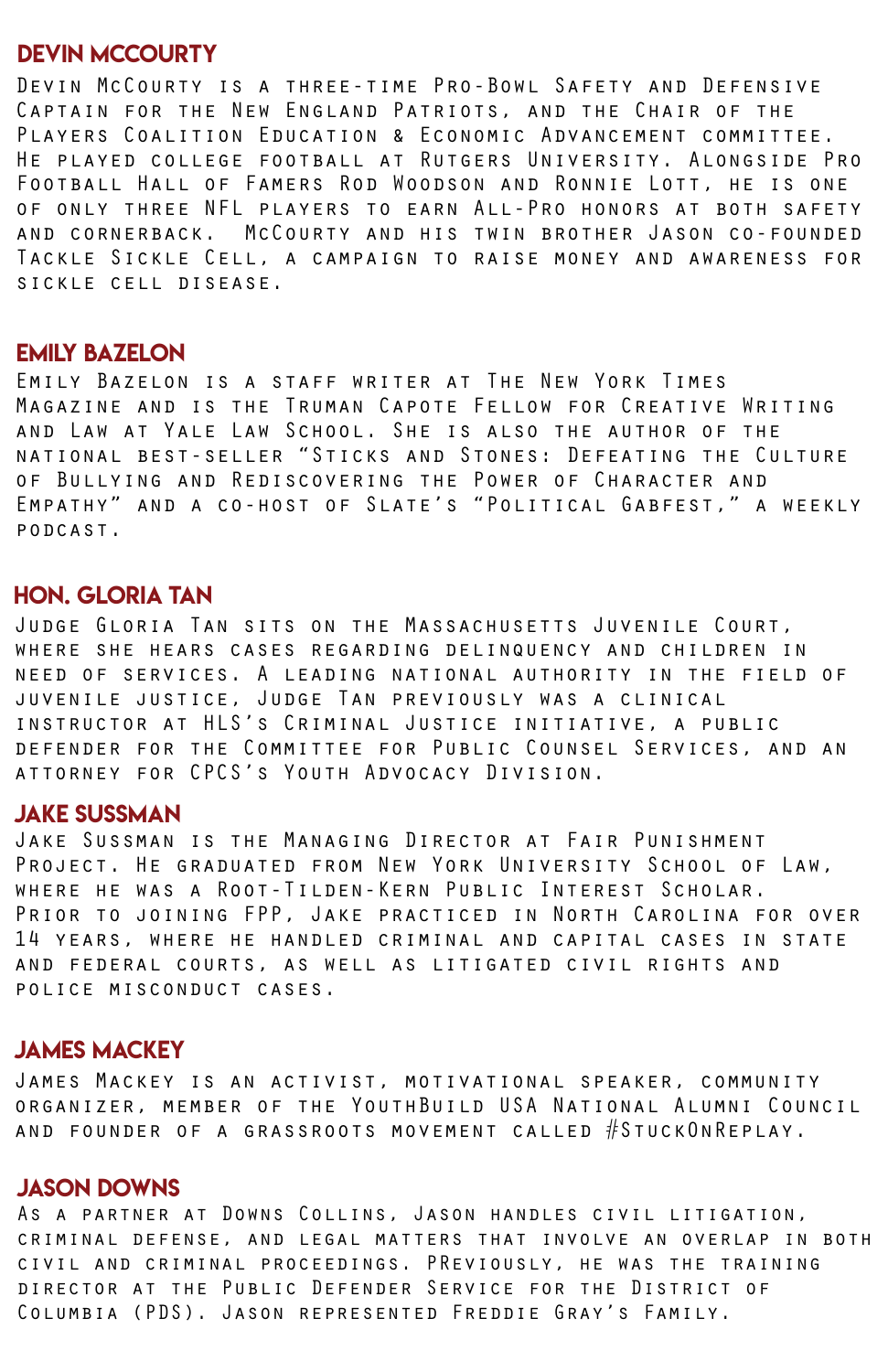#### Jeff adachi

Jeff Adachi is the Public Defender of the City and County of San Francisco. Before being elected as Public Defender in March 2002, Mr. Adachi worked as a deputy public defender in San Francisco for 15 years and in private practice for 2 years.

#### jessica brand

Jessica Brand is the Legal Director at Fair Punishment Project. She previously worked at the Texas Defender Service in the capital trial project, where she consulted with trial teams in death penalty cases across the state of Texas and conducted state-wide trainings on understanding mental health, performing capital defense investigation, and preparing a case for life.

#### Larry krasner

Larry Krasner was elected District Attorney of Philadelphia on November 7, 2017. As one of Philadelphia's most outspoken and highly regarded progressive attorneys, for 30 years he has been fearlessly demanding fair treatment and justice for Philadelphians of all backgrounds.

#### malcoLm jenkins

Malcolm Jenkins is a two-time Pro-Bowl Safety and Defensive Captain for the 2018 Super Bowl Champion Philadelphia Eagles, and the co-Founder of the Players Coalition. He played college football at The Ohio State University. The winner of the 2017 NFLPA Byron "Whizzer" White award for excellence on and off the field, he is the founder of The Malcolm Jenkins Foundation which focuses on youth development initiatives and programs emphasizing mentorship, character development, life skills, health and wellness in the states of NJ, OH, PA and LA.

#### matt cregor

Matt Cregor joined the Lawyers' Committee for Civil Rights in 2014, and handles a variety of education matters, including school discipline, special education, and student assignment. Prior to joining the Lawyers' Committee, Matt worked at the NAACP Legal Defense & Educational Fund, Inc. and the Southern Poverty Law Center in Montgomery, Alabama.

#### Mitali Nagrecha

Mitali Nagrecha is the Director of the National Criminal Justice Debt Initiative with the Criminal Justice Policy Program at Harvard Law School. Mitali previously co-authored the Brennan Center's 2010 report "Criminal Justice Debt: A Barrier to Reentry," and has worked as Senior Director of Policy at The Fortune Society and Senior Policy Director for then-Mayor Cory Booker with the City of Newark Office of Reentry.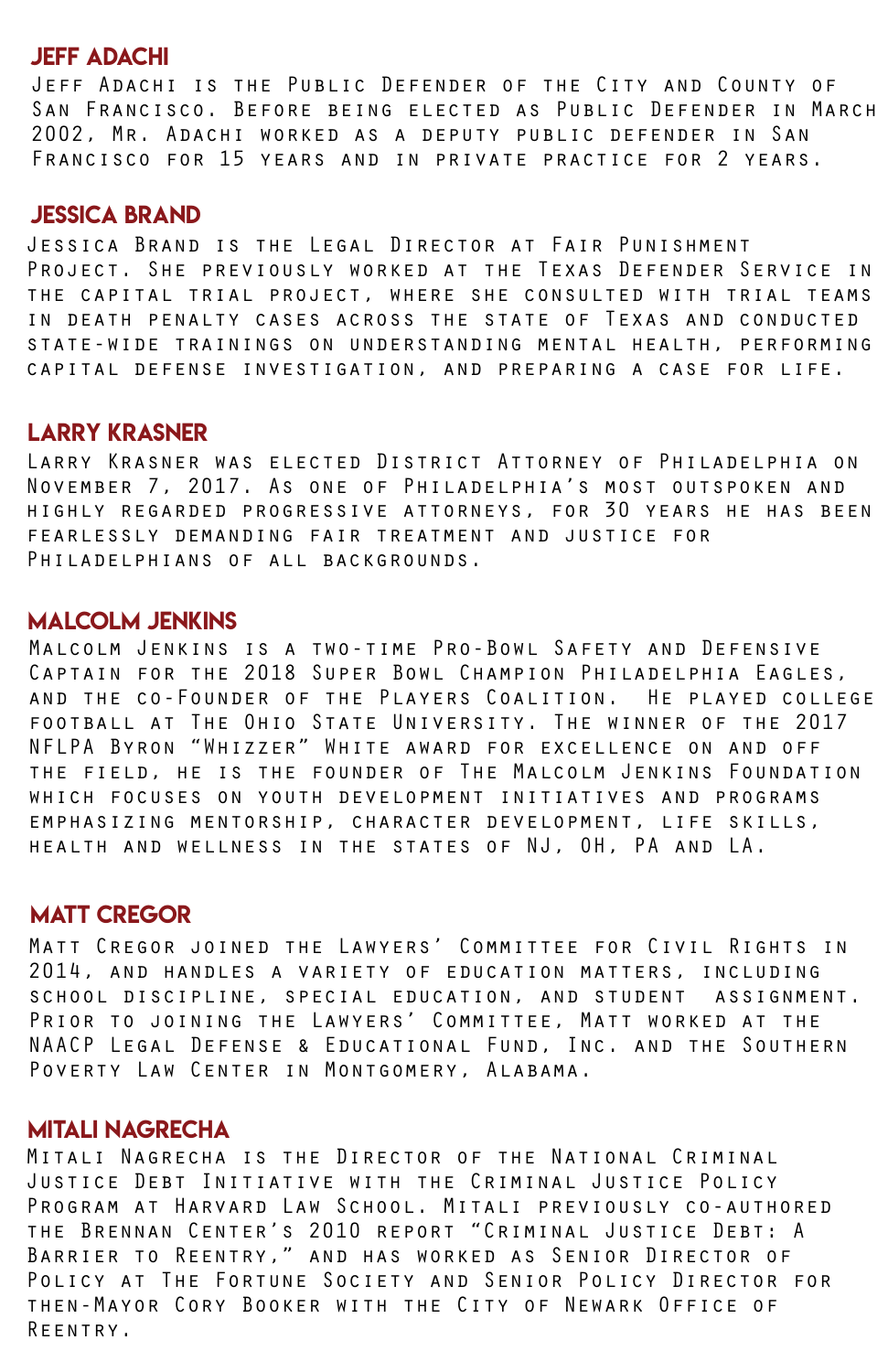#### philLip atiba goff, Ph.D

Phillip Atiba Goff, Ph.D. is the inaugural Franklin A. Thomas Professor in Policing Equity at John Jay College of Criminal Justice. He is the co-founder and president of the Center for Policing Equity, and an expert in contemporary forms of racial bias and discrimination, as well as the intersections of race and gender.

#### premal dharia

Premal Dharia is the Legal Director at Civil Rights Corps, which she joined after nearly fifteen years of representing people charged with crimes in Washington, D.C., Maryland, and the military commission in Guantanamo Bay, Cuba. She began her career as an attorney at the Public Defender Service for the District of Columbia (PDS), where she practiced for nine years.

#### rahsaan hall

Rahsaan Hall is the Director of the Racial Justice Program for the American Civil Liberties Union of Massachusetts. In this role, Rahsaan helps develop the ACLU of Massachusetts' integrated advocacy approach to address racial justice issues.

#### ROB SMITH

Rob Smith is the Executive Director at Fair Punishment Project, previously was an Assistant Professor of Law at the University of North Carolina at Chapel Hill, where he taught criminal law and evidence. Smith's scholarship has appeared in the New York University Law Review, Cornell Law Review, and Iowa Law Review, among other journals.

#### **SCOTT LEVY**

Scott Levy directs The Bronx Defenders Fundamental Fairness Project. Scott received his J.D. cum laude in 2007 from Harvard Law School, where he was the Special Projects Editor for the Harvard Civil Rights-Civil Liberties Law Review. Following graduation, Scott clerked for the Honorable Nancy Gertner in the Federal District Court of Massachusetts.